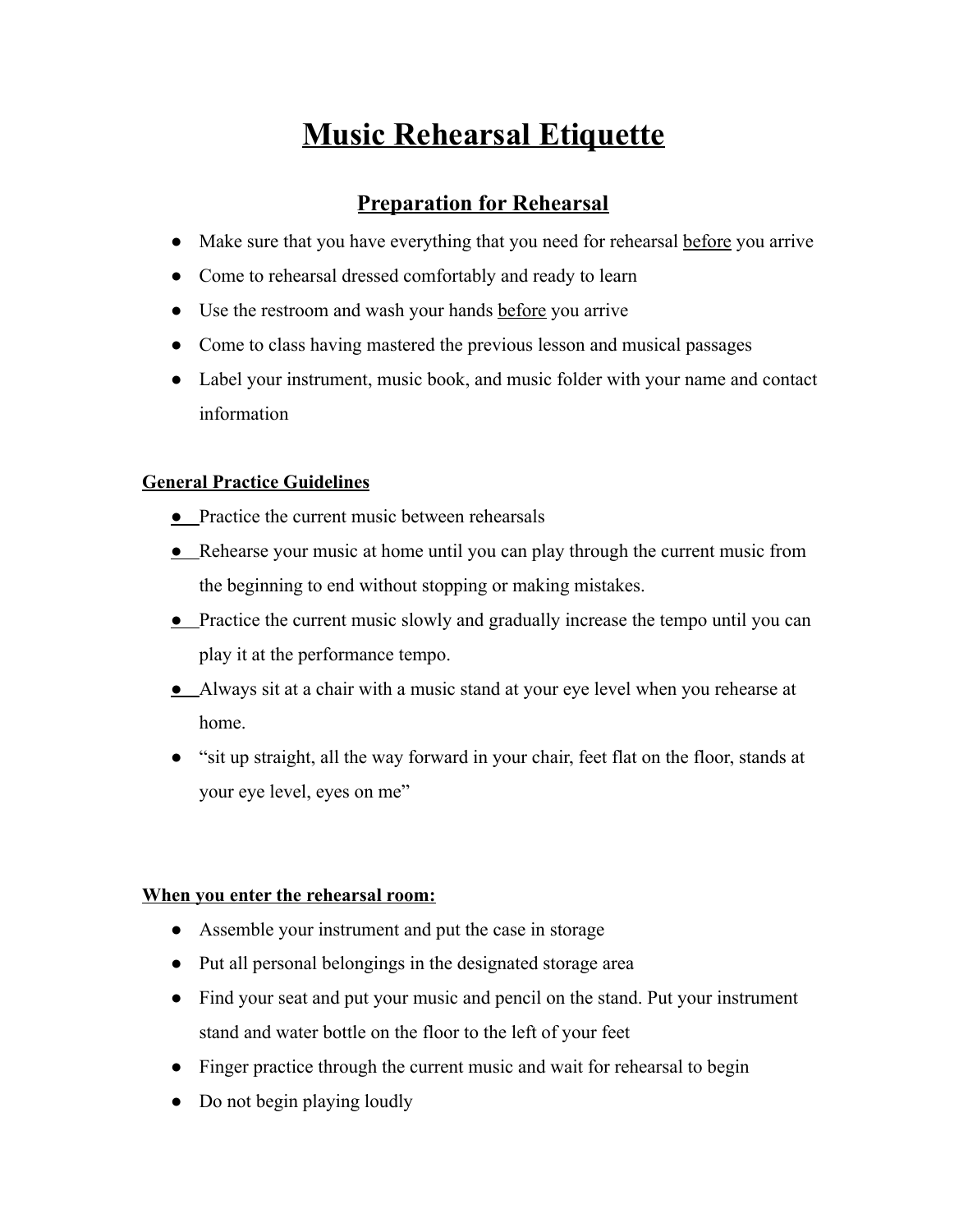● **NEVER** play your instrument loudly in another musician's ear

# **What you need for EVERY rehearsal:**

- Your instrument in good working condition.
- Your music. The method book, and a 1 inch black 3 ring binder with page protectors, and binder dividers to keep your music organized
- A sharp pencil with attached eraser. No mechanical pencils please.
- An electronic tuner
- A bottle of drinking water (optional)
- **String Instruments**: rosin, shoulder rest, extra set of strings, strap, picks, capo
- **Brass Instruments**: small towel, slide/valve oil
- **Woodwinds:** 3 new reeds, neck strap, cork grease, polishing cloth, pad protectors
- **Percussion:** a practice pad, sticks (size 2A) and any mallets in a stick bag

### **Where to store your instrument and personal belongings in rehearsal:**

- Every music class has designated areas to store instruments and personal belongings
- NEVER bring your case or other large belongings into the rehearsal area
- ALWAYS keep all cases and personal belongings out of the walking paths
- It is OK to keep a small towel, instrument stand, pencil, and water bottle at your seat during rehearsals

# **Music Class Rules**

- Do not talk while the director is talking
- Do not play in between songs
- Do not touch instruments and equipment that does not belong to you
- Always put your case in storage and keep all walking paths clear
- Do not bring food into the rehearsal at any time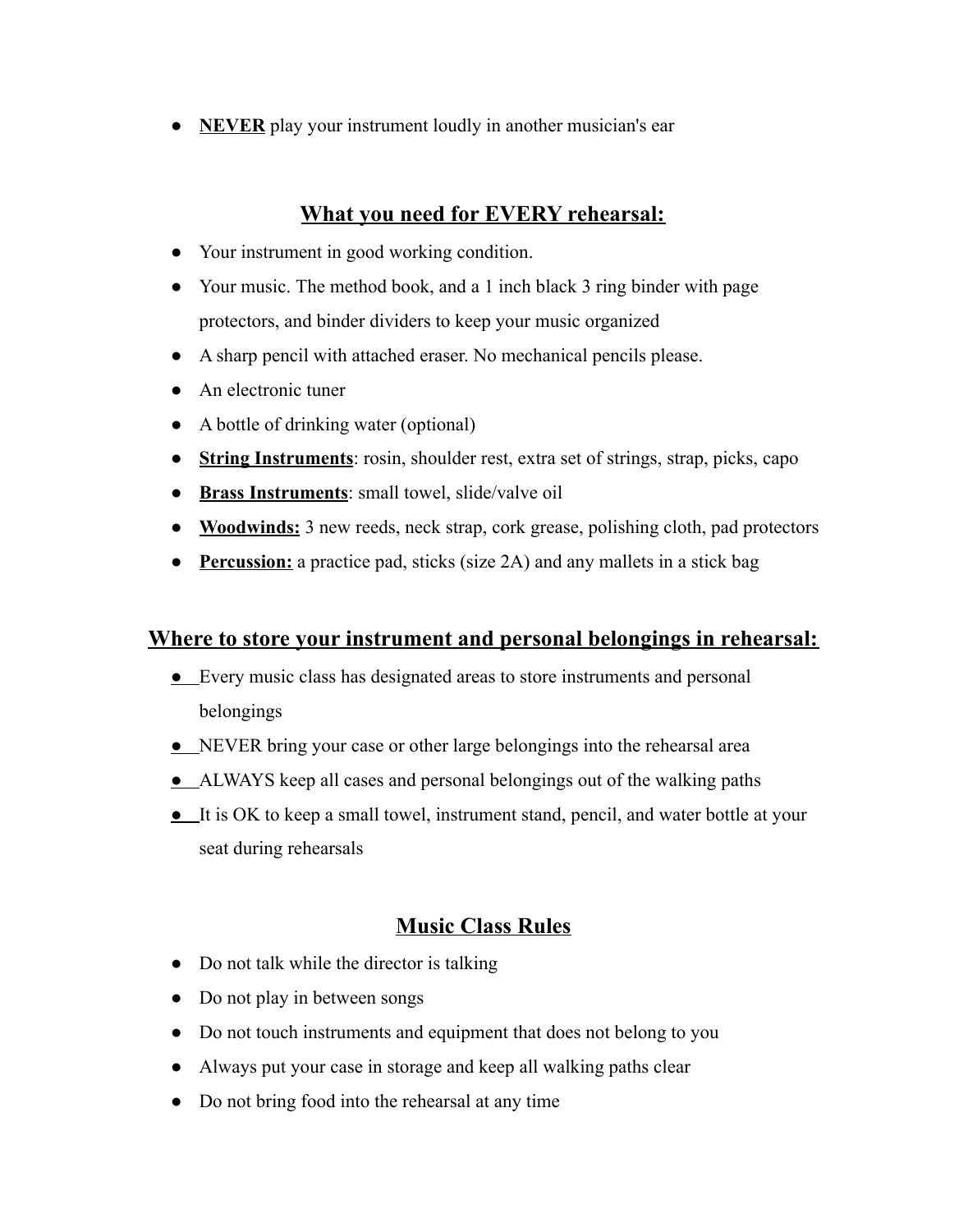- Do not take your instrument apart
- Do not run in the rehearsal room
- Do not throw things during rehearsal

# **How to ask a question in music class**

- Raise your hand and wait for the director to call on you.
- If the director is working with another student, raise your hand and patiently wait. Use this opportunity to "finger practice"
- Come before class and ask your question before rehearsal begins
- Wait until a break or after rehearsal for more detailed questions
- Email your director

### **What to do when the director is working with another section**

- Remain quiet
- Finger along. "finger practice"- hold your instrument with your fingers on the base keys. With the correct embouchure (mouth position) practice through the music that the director is teaching the other section. This is a perfect opportunity to practice the music before the director works with your section!
- **Eyes**: are tracking the music. Just like in class when we read along in a book.
- **Fingers**: are on the instrument fingering along
- **Ears:** are listening to the music of the section playing so that you can hear how your music works with the other section
- **Feet:** are quietly toe tapping along keeping time (Tempo= speed)
- **Mouth:** is on the instrument with correct embouchure, breathing along with the music, softly blowing without sounding the instrument
- Quietly ask your section leader or coach if you have any pressing questions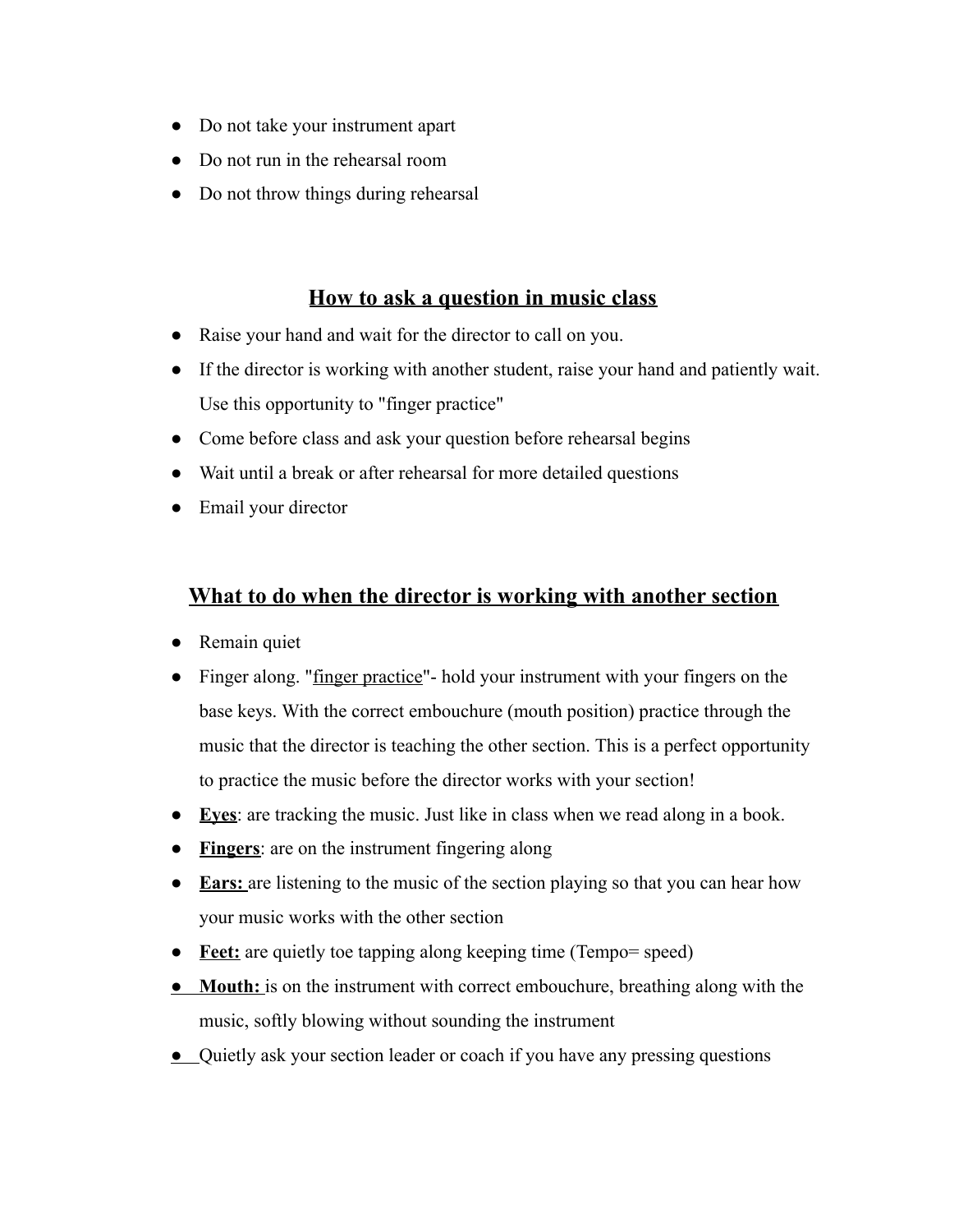# **What to do before you leave music rehearsal**

- Ask questions about the music or any upcoming musical events
- Circle the parts of your music that you need to rehearse at home
- Make any other notations in your music that we discussed during rehearsal
- Put your instrument away
- Stack your chair and stand
- Clean up your rehearsal area

# **Instrument Care and Maintenance:**

# **Always wash your hands and rinse your mouth out before you play your instrument!**

# **Strings (Violin, Viola, Cello, String Bass, Guitar)**

#### **Bow:**

- Rosin the bow hairs as needed to keep it in playing condition
- All string players need their own rosin
- Loosen the bow hairs after each rehearsal to preserve the quality of the bow

#### **Shoulder Rest:**

- Use a shoulder rest each time that you rehearse
- All Violin/Viola players must use a shoulder rest

#### **Tuner:**

• Use an electronic tuner to tune the strings before you play.

#### **Grooming:**

- Keep your left hand nails short.
- Open your hand with your palm facing you. If you can see your nails over your fingertips they are too long and need to be trimmed.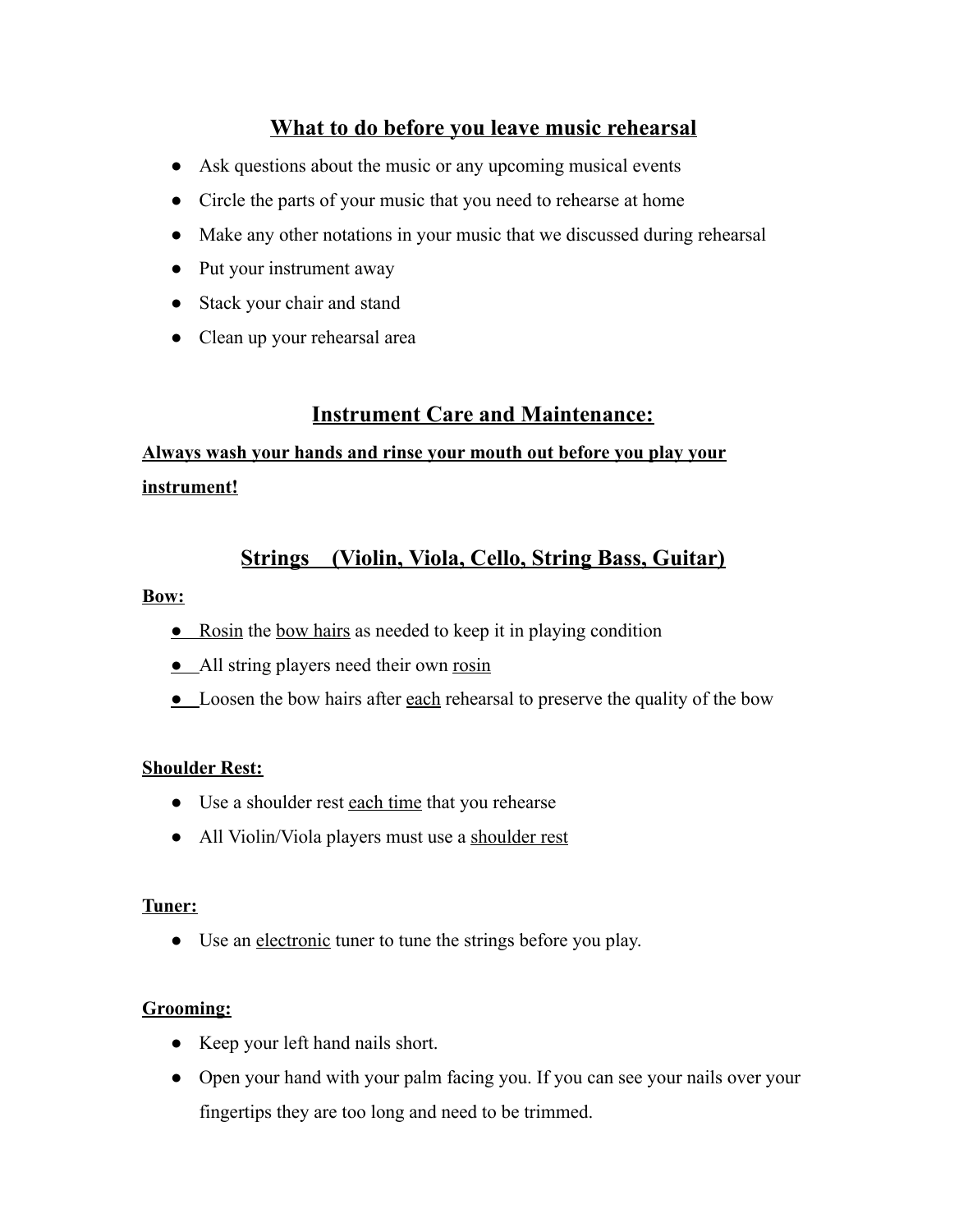● Keep a small set of nail clippers and filer for grooming in your case.

### **Guitarists:**

• need picks, strap, capo

# **Woodwinds (Flute, Oboe, Clarinets, Saxes)**

• Use the swab/pad savers to dry the inside of your instrument after every use before putting the instrument back in the case.

# **Mouthpieces:**

- Remove the <u>reed</u> and store it in the sleeve
- Dry the mouthpiece inside and at the connecting end
- Wash with warm water and mild soap. Do not wet the cork (clarinet)

### **Reeds:**

- You must moisten the reed completely before playing
- Your reed must be <u>intact</u> in order for it to work properly
- If reeds are chipped or split they are no longer functional. Throw them away
- You need 2-3 new reeds in your case at all times.

# **Cork:**

• Keep cork lubricated with cork grease for ease of assembly/disassembly

# **Tuner:**

• Tune your instrument with an electronic tuner before you play

# **Brass (Trumpet, Trombone, French Horn, Baritone, Tuba...)**

• Tune with an electronic tuner first

# **Valve/Slide Oil:**